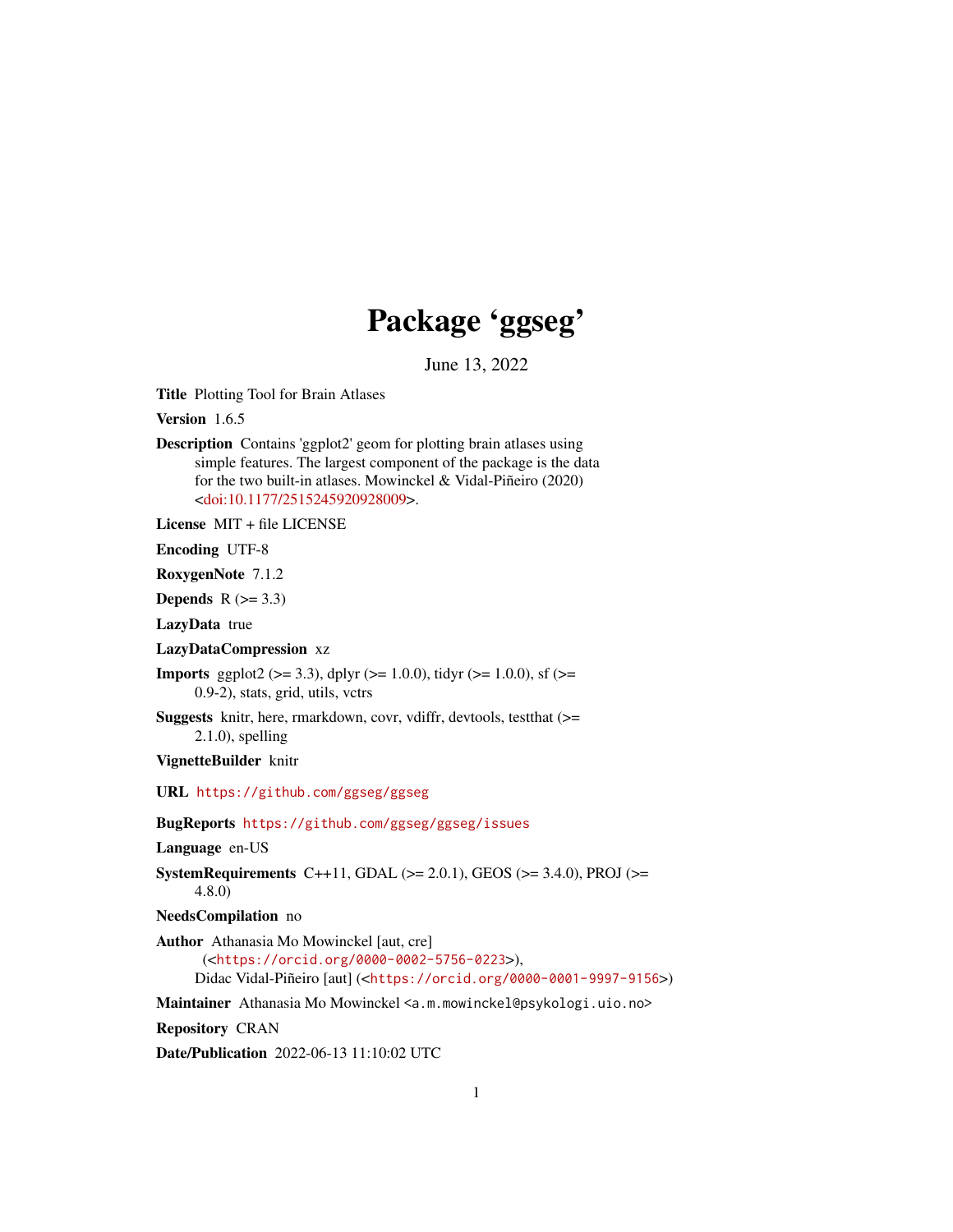## <span id="page-1-0"></span>R topics documented:

|       | $\overline{4}$ |
|-------|----------------|
|       | $\overline{5}$ |
|       | 5              |
|       | -6             |
|       | $\overline{7}$ |
|       | -7             |
|       |                |
|       |                |
|       |                |
|       |                |
|       |                |
|       |                |
|       |                |
|       |                |
|       |                |
|       |                |
|       |                |
|       |                |
|       |                |
|       |                |
|       |                |
| Index | 20             |

<span id="page-1-1"></span>adapt\_scales *Scale ggseg plot axes.*

### Description

adapt\_scales returns a list of coordinate breaks and labels for axes or axes label manipulation of the ggseg brain atlases.

### Usage

```
adapt_scales(geobrain, position = "dispersed", aesthetics = "labs")
```

| geobrain   | a data frame containing atlas information.                                       |
|------------|----------------------------------------------------------------------------------|
| position   | String choosing how to view the data. Either "dispersed" [default] or "stacked". |
| aesthetics | String of which aesthetics to adapt scale of, either "x", "y", or "labs".        |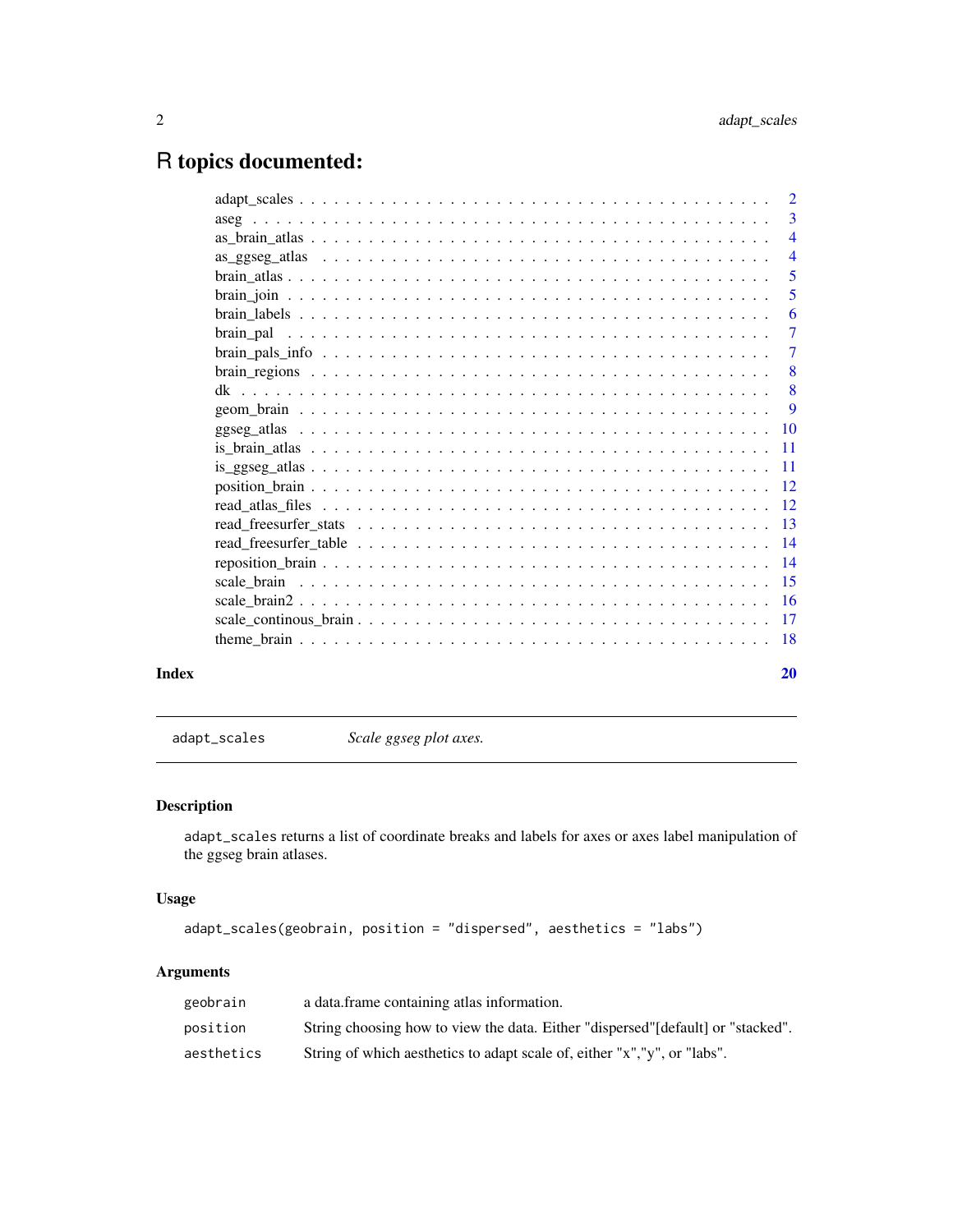### <span id="page-2-0"></span> $\mathbf{a}$ seg  $\mathbf{a}$

### Value

nested list with coordinates for labels

<span id="page-2-1"></span>aseg *Freesurfer automatic subcortical segmentation of a brain volume*

### Description

Coordinate data for the subcortical parcellations implemented in Freesurfer.

### Usage

data(aseg)

### Format

An object of class brain\_atlas of length 4.

### Value

An object of class 'brain\_atlas' for plotting with ggseg

#### References

Fischl et al., (2002). Neuron, 33:341-355 [\(PubMed\)](https://www.pubmed.ncbi.nlm.nih.gov/11832223)

### See Also

Other ggseg\_atlases: [dk](#page-7-1)

### Examples

data(aseg)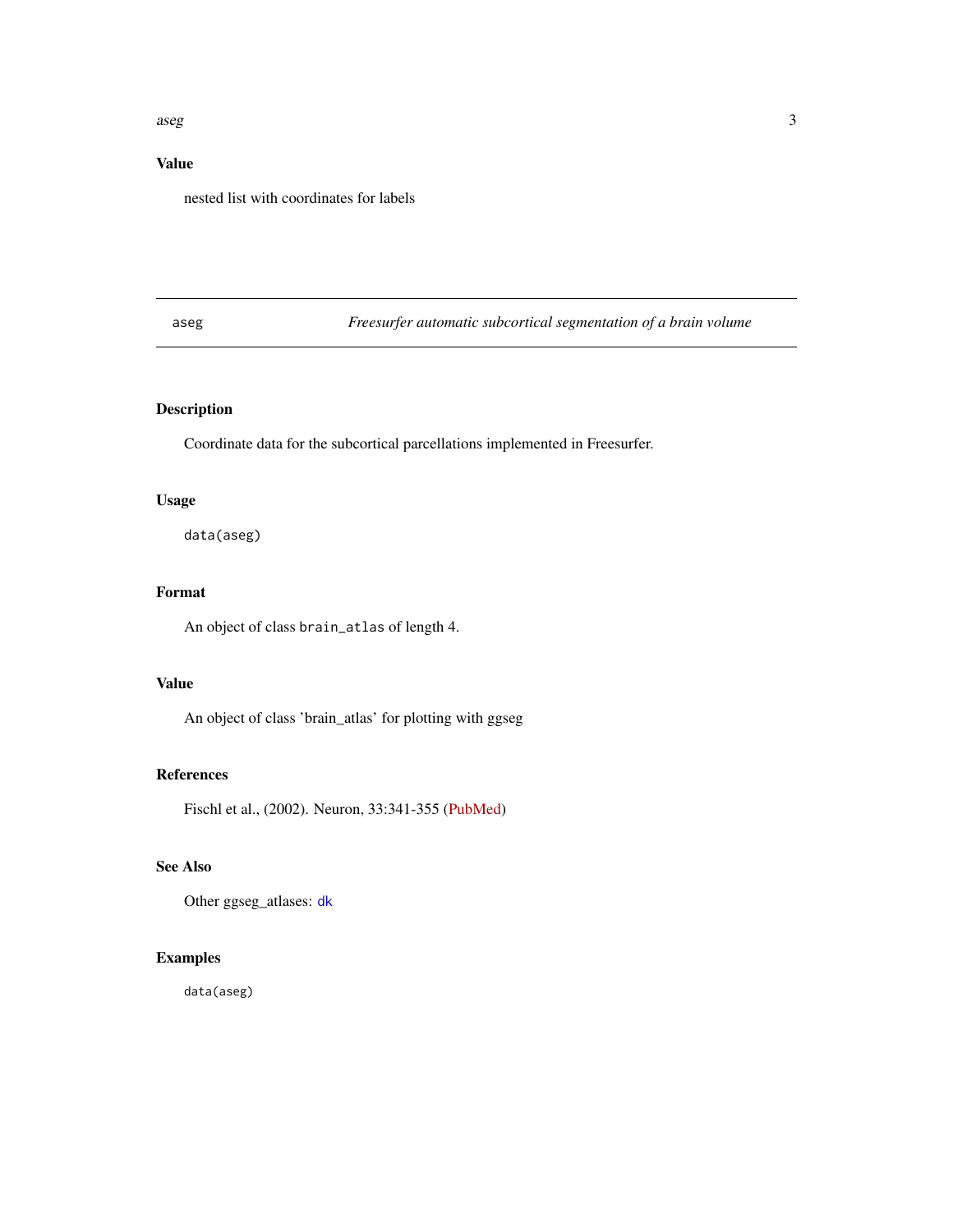<span id="page-3-0"></span>as\_brain\_atlas *Create brain atlas*

### Description

Coerce object into an object of class 'brain\_atlas'.

### Usage

as\_brain\_atlas(x)

### Arguments

x object to make into a brain\_atlas

#### Value

an object of class 'brain\_atlas'.

as\_ggseg\_atlas *Create ggseg atlas*

### Description

Create ggseg atlas

### Usage

```
as_ggseg_atlas(x)
## Default S3 method:
as_ggseg_atlas(x)
## S3 method for class 'data.frame'
as_ggseg_atlas(x)
## S3 method for class 'ggseg_atlas'
as_ggseg_atlas(x)
## S3 method for class 'brain_atlas'
as_ggseg_atlas(x)
```
### Arguments

x object to make into a ggseg\_atlas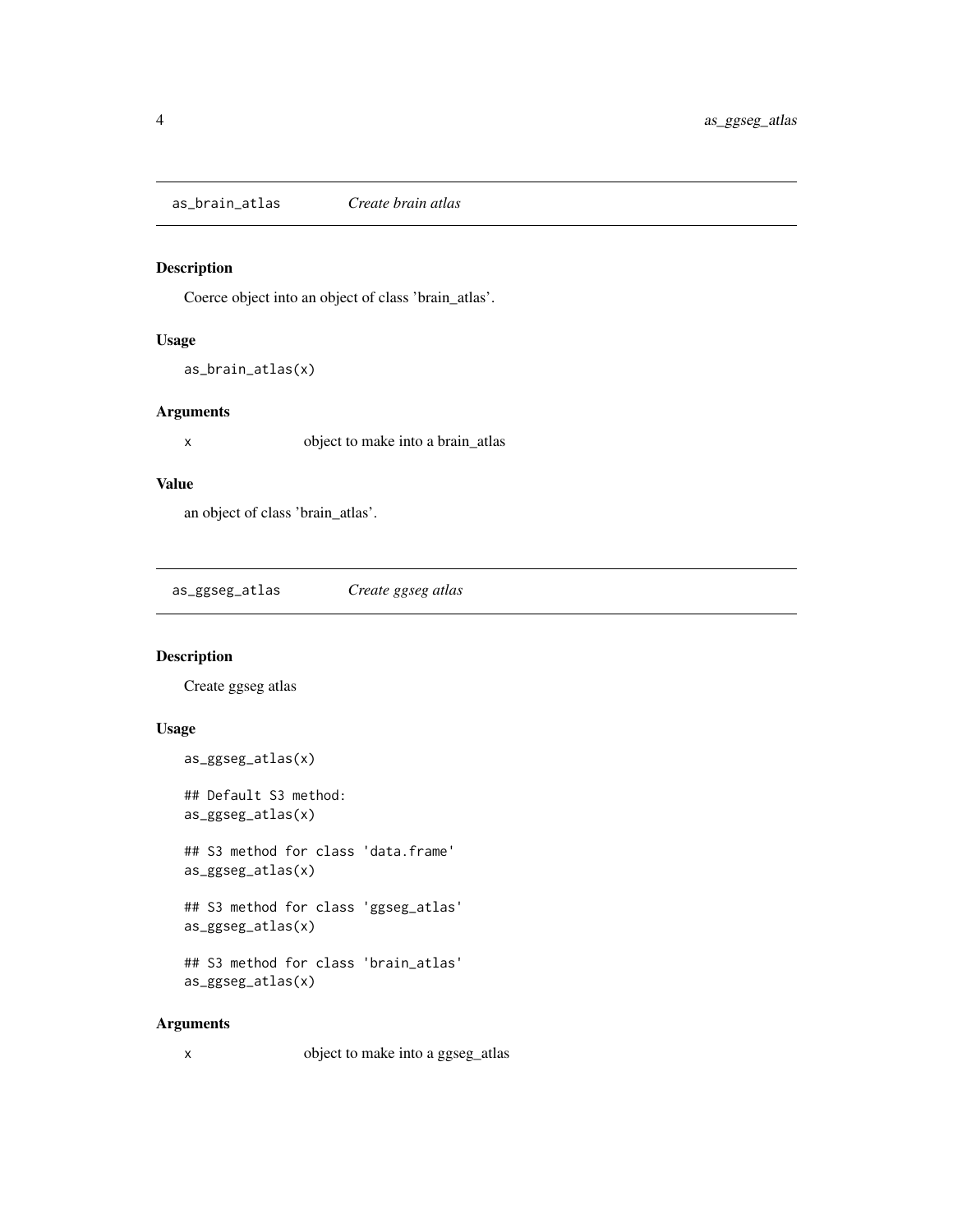### <span id="page-4-0"></span>brain\_atlas 5

### Value

Object of class 'ggseg\_atlas'

<span id="page-4-1"></span>brain\_atlas *Constructor for brain atlas*

### Description

Creates an object of class 'brain\_atlas' that is compatible for plotting using the ggseg-package plot functions

### Usage

```
brain_atlas(atlas, type, data, palette = NULL)
```
### Arguments

| atlas   | atlas short name, length one                    |
|---------|-------------------------------------------------|
| type    | atlas type, cortical or subcortical, length one |
| data    | data frame with atlas data                      |
| palette | named character vector of colours               |

### Value

an object of class 'brain\_atlas' containing information on atlas name, type, data and palette. To be used in plotting with [geom\\_brain](#page-8-1).

brain\_join *Join atlas and data*

### Description

Joins data frame with a brain-atlas object.

### Usage

brain\_join(data, atlas, by = NULL)

| data  | data.frame                                     |
|-------|------------------------------------------------|
| atlas | atlas data                                     |
| by    | optional character vector of column to join by |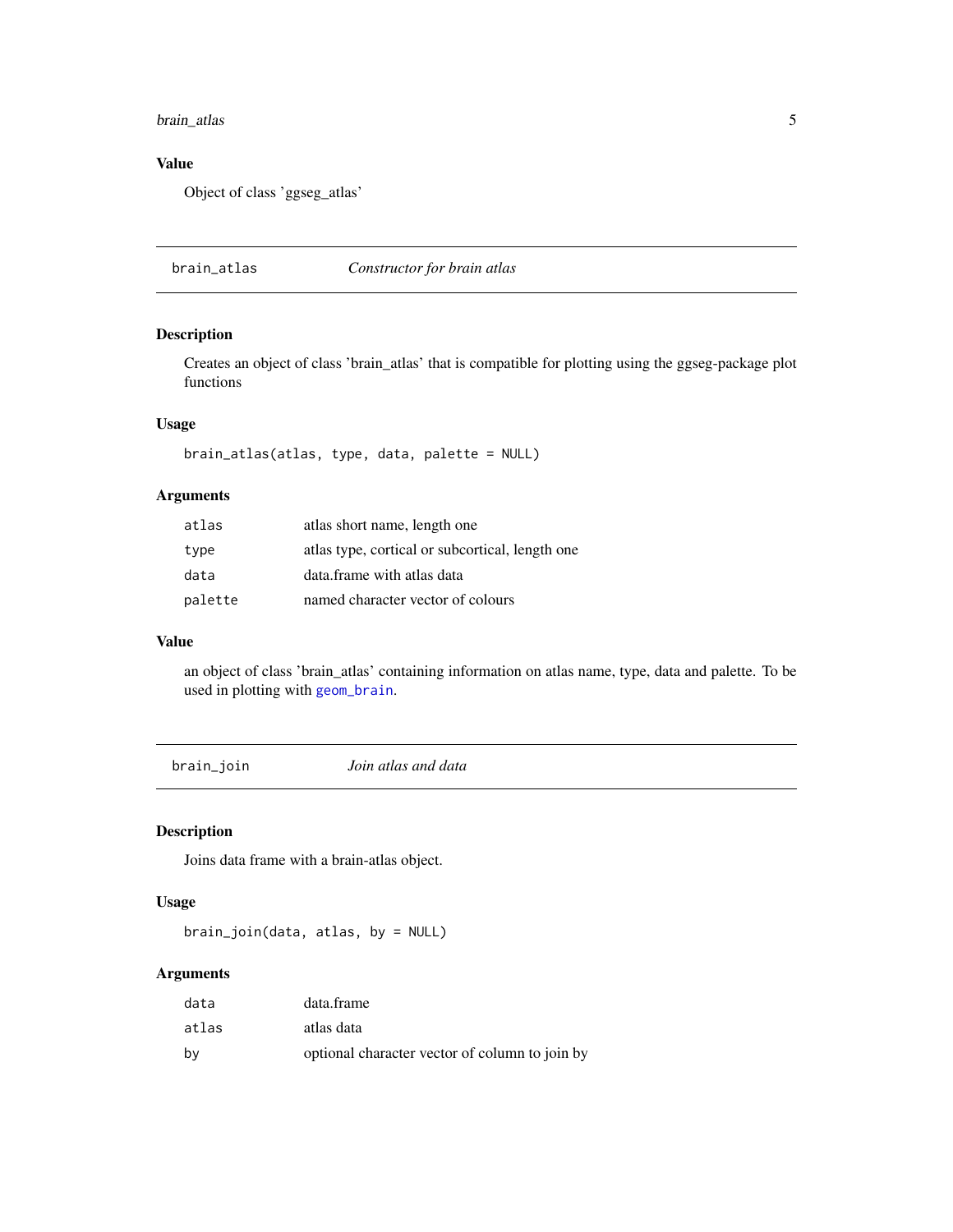<span id="page-5-0"></span>either an sf-object (if brain atlas) or a tibble (if ggseg-atlas) with merged atlas and data

#### Examples

```
someData = data.frame(
   region = c("transverse temporal", "insula",
                "precentral","superior parietal"),
    p = sample(seq(0,.5,.001), 4),
    stringsAsFactors = FALSE)
brain_join(someData, dk)
brain_join(someData, dk, "region")
```
#### brain\_labels *Extract unique labels of brain regions*

### Description

Convenience function to extract names of brain labels from a [brain\\_atlas](#page-4-1). Brain labels are usually default naming obtained from the original atlas data.

### Usage

```
brain_labels(x)
```
## S3 method for class 'ggseg\_atlas' brain\_labels(x)

## S3 method for class 'brain\_atlas' brain\_labels(x)

#### Arguments

x brain atlas

### Value

Character vector of atlas region labels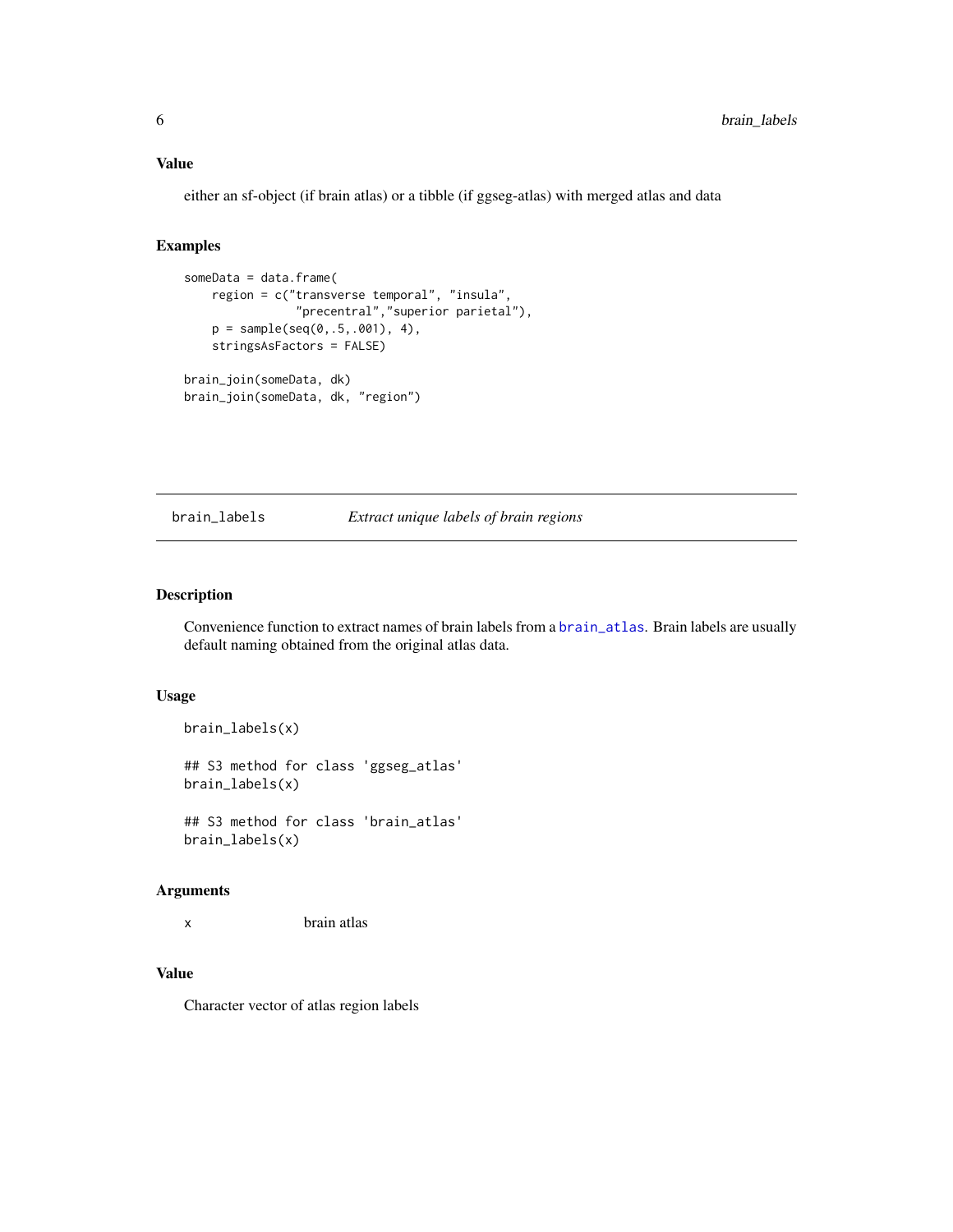<span id="page-6-1"></span><span id="page-6-0"></span>

### Description

brain\_pal return HEX colours for the different ggseg atlases.

### Usage

```
brain_pal(name, n = "all", direction = 1, unname = FALSE, package = "ggseg")
```
### Arguments

| name      | String name of atlas                                                                                                   |
|-----------|------------------------------------------------------------------------------------------------------------------------|
| n         | Number of colours to return (or "all" [default])                                                                       |
| direction | Direction of HEX, -1 reverses order Necessary if applying palette to other data<br>than the brain atlas it comes from. |
| unname    | return unnamed vector (default $=$ FALSE)                                                                              |
| package   | package to get brain_pals data from (ggseg or ggsegExtra)                                                              |

### Value

vector of colours

### Examples

brain\_pal("dk") brain\_pal("aseg")

brain\_pals\_info *Get info on brain palettes*

### Description

Get info on brain palettes

### Usage

```
brain_pals_info(package = "ggseg")
```
### Arguments

package package to get brain\_pals data from (ggseg or ggsegExtra)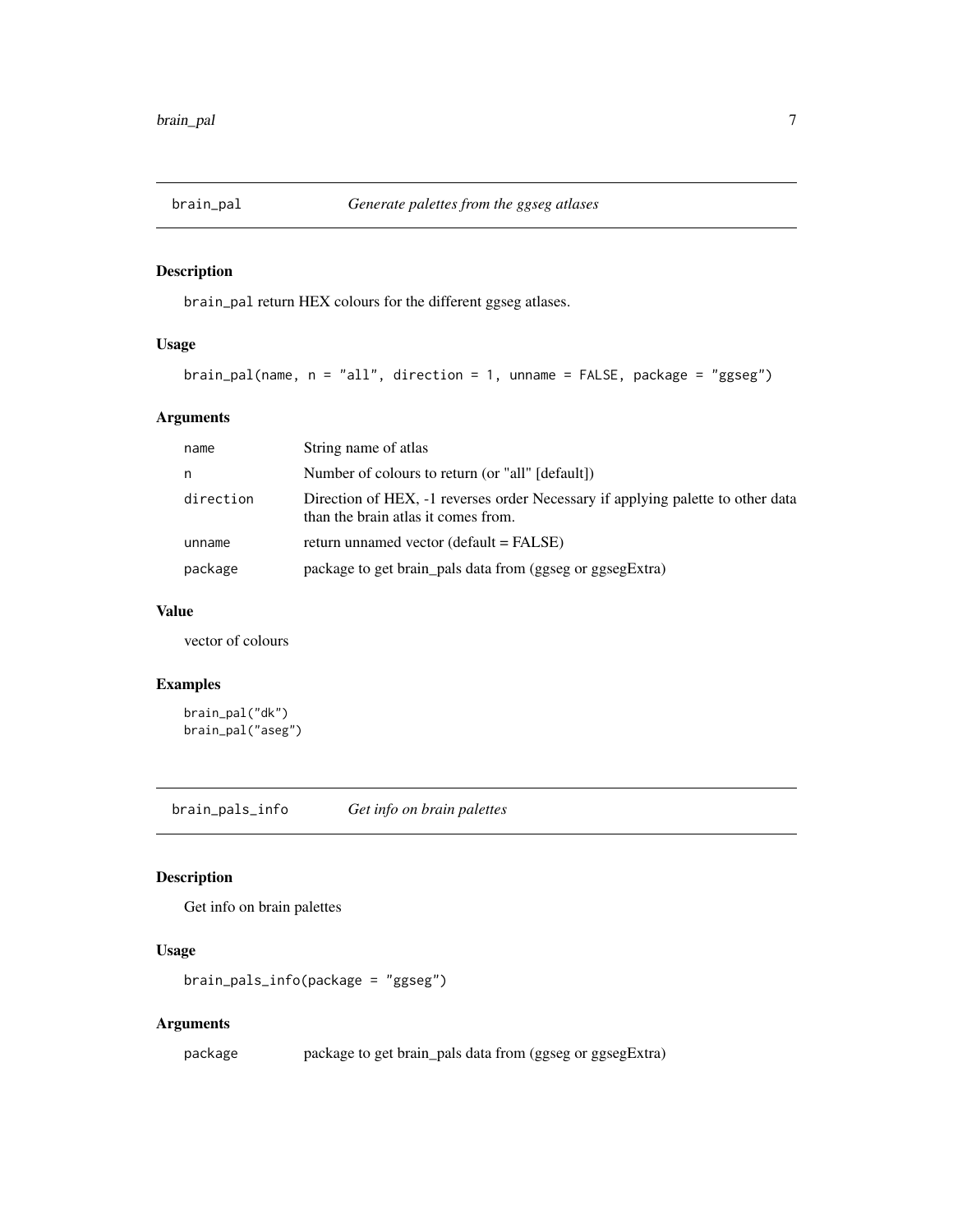<span id="page-7-0"></span>data.frame with palette information

### Examples

```
brain_pals_info()
```
brain\_regions *Extract unique names of brain regions*

### Description

Convenience function to extract names of brain regions from a [brain\\_atlas](#page-4-1)

### Usage

```
brain_regions(x)
## S3 method for class 'ggseg_atlas'
brain_regions(x)
## S3 method for class 'brain_atlas'
brain_regions(x)
## S3 method for class 'data.frame'
brain_regions(x)
```
### Arguments

x brain atlas

### Value

Character vector of brain region names

<span id="page-7-1"></span>

dk *Desikan-Killiany Cortical Atlas*

### Description

Coordinate data for the Desikan-Killiany Cortical atlas, with 40 regions in on the cortical surface of the brain.

### Usage

data(dk)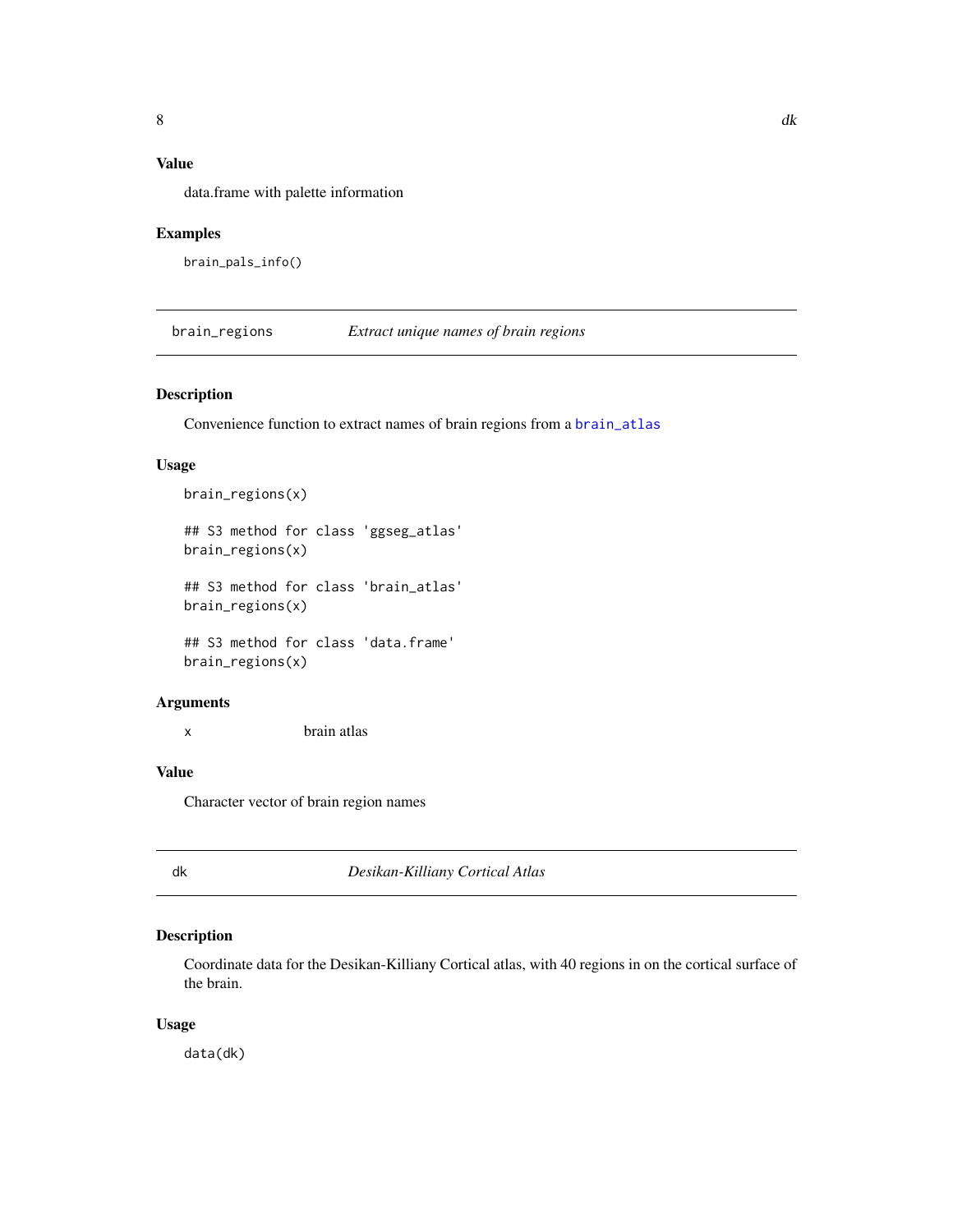### <span id="page-8-0"></span>geom\_brain 9

### Format

An object of class brain\_atlas of length 4.

### Value

An object of class 'brain\_atlas' for plotting with ggseg

### References

Fischl et al. (2004) Cerebral Cortex 14:11-22 [\(PubMed\)](https://academic.oup.com/cercor/article/14/1/11/433466)

### See Also

Other ggseg\_atlases: [aseg](#page-2-1)

### Examples

data(dk)

<span id="page-8-1"></span>geom\_brain *Brain geom*

### Description

call to [geom\\_sf](#page-0-0)

### Usage

```
geom_brain(
 mapping = acs(),data = NULL,atlas,
 hemi = NULL,
  side = NULL,
 position = position_brain(),
  show.legend = NA,
  inherit.aes = TRUE,
  ...
\mathcal{L}
```

| mapping | argument to pass to aes to map variables from the supplied data to the plot |
|---------|-----------------------------------------------------------------------------|
| data    | data.frame with data to plot                                                |
| atlas   | object of type brain_atlas to plot                                          |
| hemi    | hemisphere to plot. Defaults to everything in the atlas.                    |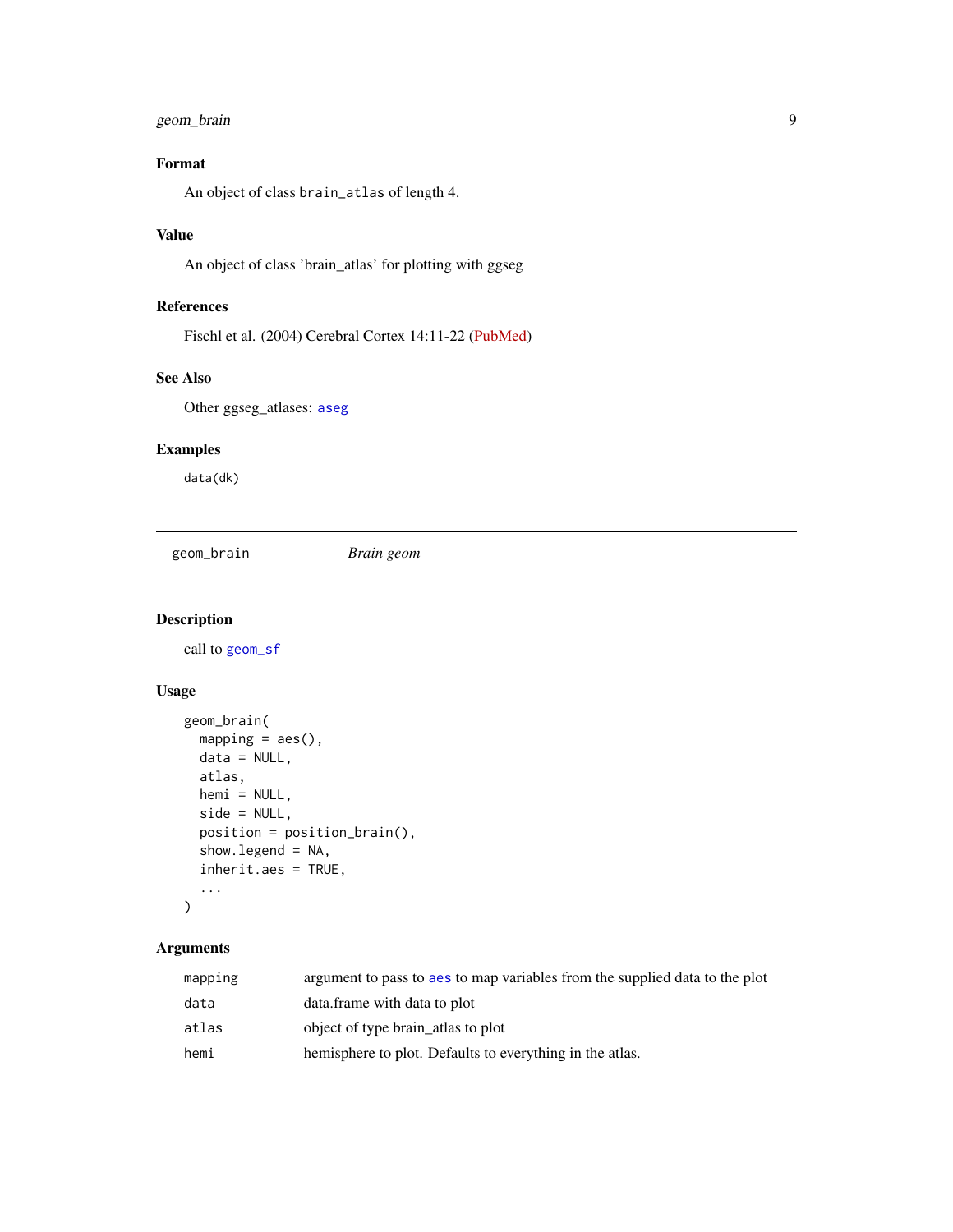<span id="page-9-0"></span>

| side        | slice to plot, as recorded in the "side" column in the atlas data. Defaults to all. |
|-------------|-------------------------------------------------------------------------------------|
| position    | position of the data. Default is "identity" but can be changed by position brain.   |
| show.legend | logical. Should legend be added or not.                                             |
| inherit.aes | logical, if as should be inherited from the main ggplot call or not                 |
| $\cdots$    | arguments to geom_sf                                                                |

ggplot object

#### Examples

```
library(ggplot2)
ggplot() +
geom_brain(atlas = dk)
```
ggseg\_atlas *'ggseg\_atlas' class*

### Description

The 'ggseg\_atlas' class is a subclass of ['data.frame'][data.frame()], created in order to have different default behaviour. It heavily relies on the "tibble" ['tbl\_df'][tibble()]. [tidyverse](https://www.tidyverse.org/packages/), including [dplyr](http://dplyr.tidyverse.org/), [ggplot2](http://ggplot2.tidyverse.org/), [tidyr](http://tidyr.tidyverse.org/), and [readr](http://readr.tidyverse.org/).

### Usage

ggseg\_atlas(x)

### Arguments

x data.frame to be made a ggseg-atlas

#### Value

a tibble with polygon coordinates for plotting brain regions

### Properties of 'ggseg\_atlas'

Objects of class 'ggseg\_atlas' have: \* A 'class' attribute of 'c("ggseg\_atlas", "tbl\_df", "tbl", "data.frame")'. \* A base type of '"list"', where each element of the list has the same [NROW()]. \* A lot of this script and its functions are taken from the ['tibble'][tibble()]-package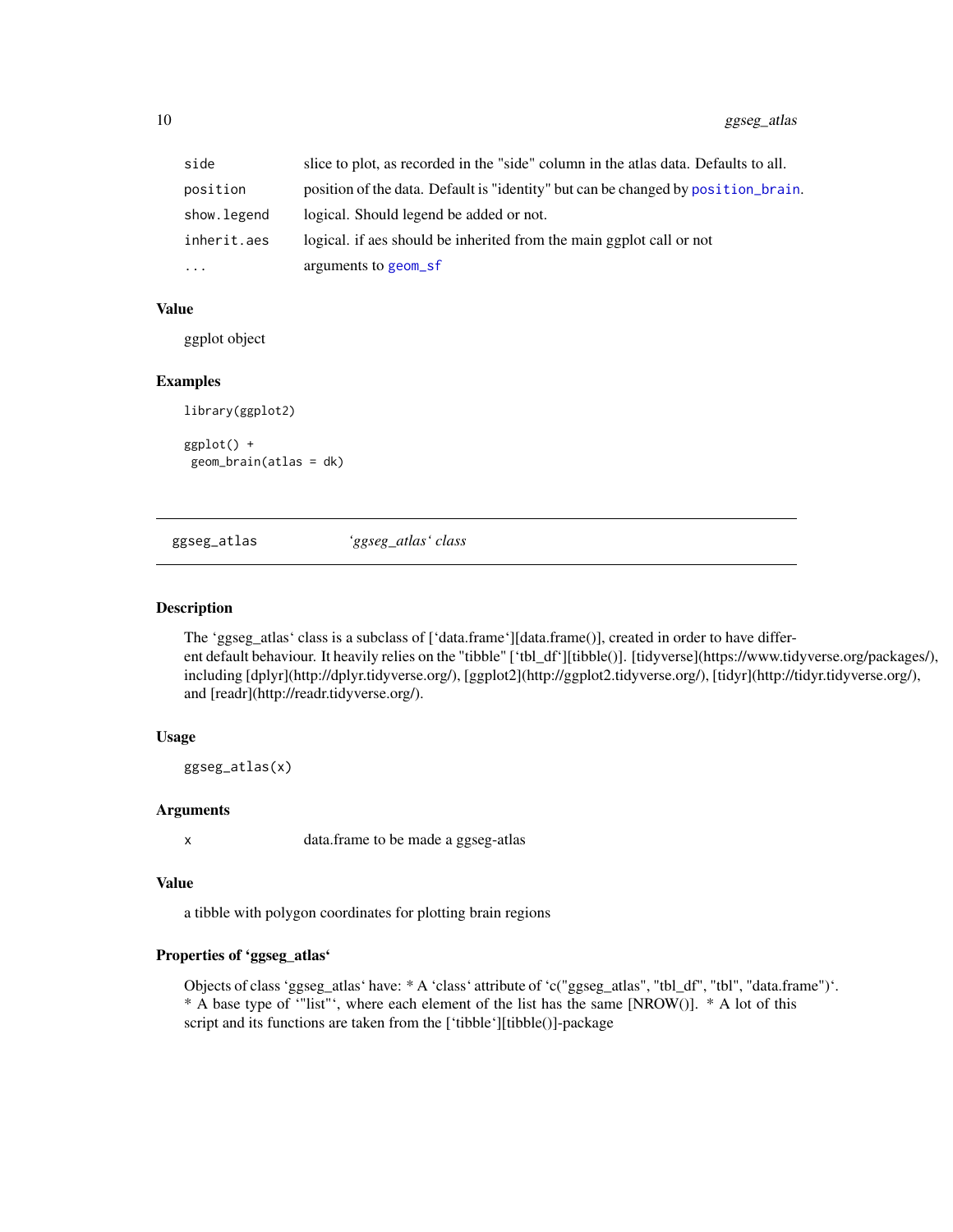<span id="page-10-0"></span>is\_brain\_atlas *Validate brain atlas*

### Description

Validate brain atlas

### Usage

is\_brain\_atlas(x)

### Arguments

x an object

### Value

logical if object is of class 'brain\_atlas'

is\_ggseg\_atlas *Validate ggseg\_atlas*

### Description

Validate ggseg\_atlas

### Usage

is\_ggseg\_atlas(x)

### Arguments

x an object

### Value

logical if object is of class 'ggseg\_atlas'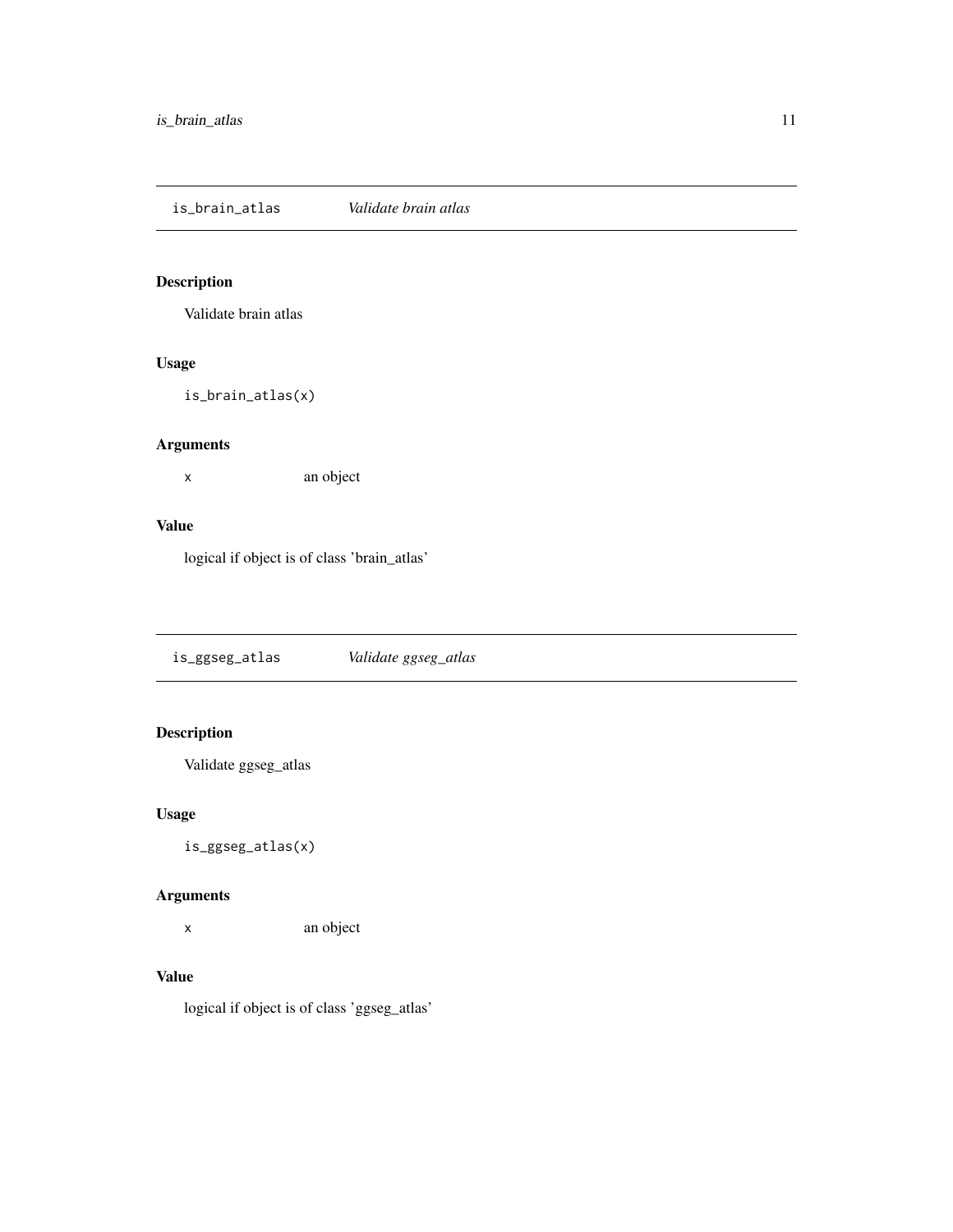<span id="page-11-1"></span><span id="page-11-0"></span>position\_brain *Alter brain atlas position*

### Description

Function to be used in the position argument in geom\_brain to alter the position of the brain slice/views.

#### Usage

position\_brain(position = "horizontal")

### Arguments

position formula describing the rows ~ columns organisation.

### Value

a ggproto object

### Examples

```
library(ggplot2)
ggplot() +
 geom\_brain( atlas = dk, aes(fill = region),position = position_brain(. ~ ~side + hemi),
             show.legend = FALSE)
ggplot() +
 geom_brain(atlas = dk, aes(fill = region),
             position = position_brain(side \sim hemi),
             show.legend = FALSE)
```
read\_atlas\_files *Read in atlas data from all subjects*

### Description

Recursively reads in all stats files for an atlas (given a unique character string), for all subjects in the subjects directory. Will add hemisphere and subject id to the data.

### Usage

read\_atlas\_files(subjects\_dir, atlas)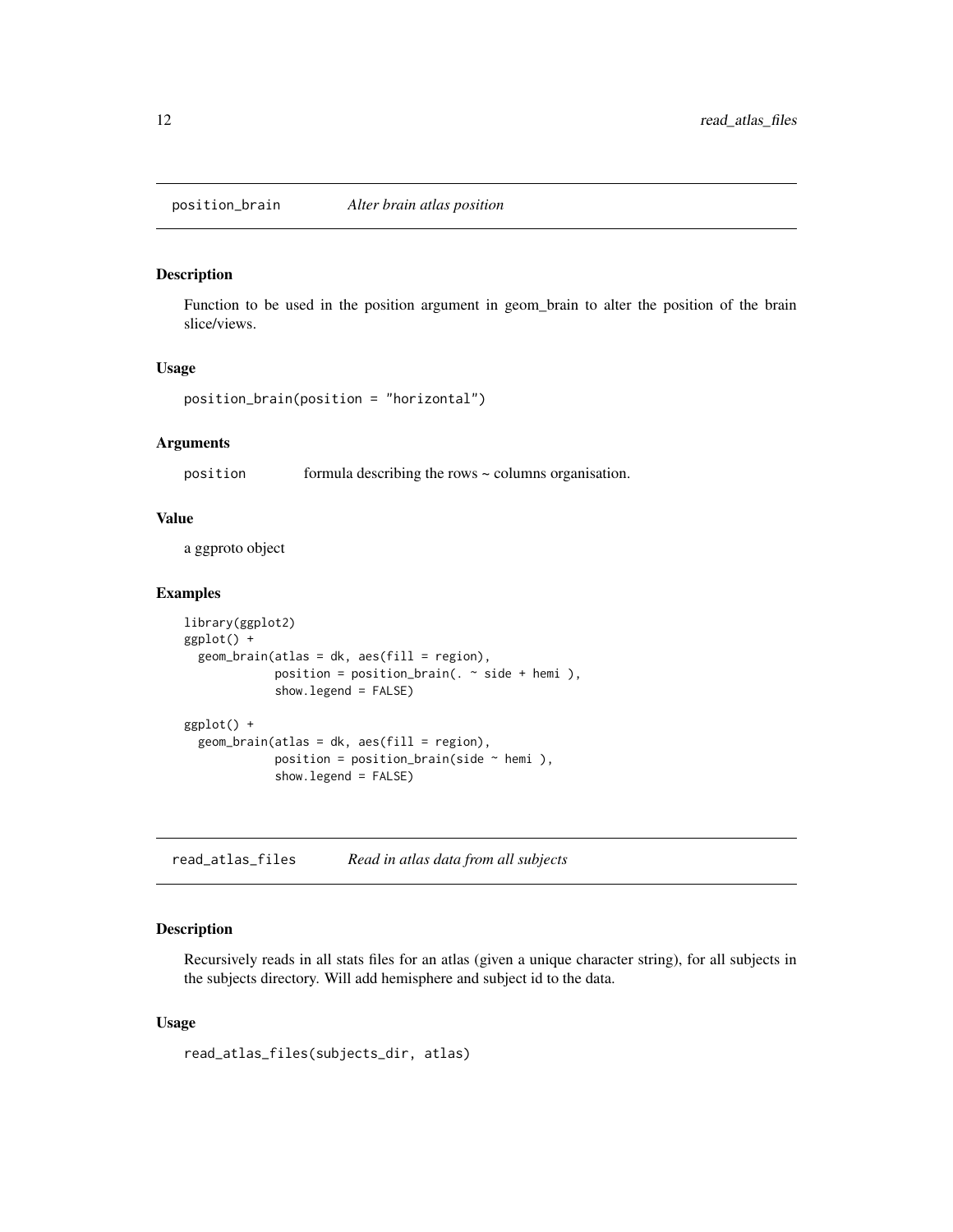### <span id="page-12-0"></span>Arguments

| subjects_dir | FreeSurfer subject directory                       |
|--------------|----------------------------------------------------|
| atlas        | unique character combination identifying the atlas |

#### Value

tibble with stats information for subjects from FreeSurfer

### Examples

```
## Not run:
subj_dir <- "/path/to/freesurfer/7.2.0/subjects/"
read_atlas_files(subj_dir, "aseg.stats")
read_atlas_files(subj_dir, "lh.aparc.stats")
## End(Not run)
```
read\_freesurfer\_stats *Read in raw FreeSurfer stats file*

### Description

FreeSurfer atlas stats files have a format that can be difficult to easily read in to R. This function takes a raw stats-file from the subjects directory and reads it in as a data.frame.

#### Usage

```
read_freesurfer_stats(path, rename = TRUE)
```
### Arguments

| path   | path to stats file                              |
|--------|-------------------------------------------------|
| rename | logical. rename headers for ggseg compatibility |

### Value

tibble with stats information for subjects from FreeSurfer

### Examples

```
## Not run:
subj_dir <- "/path/to/freesurfer/7.2.0/subjects/"
aseg_stats <- file.path(subj_dir, "bert/stats/aseg.stats")
read_freesurfer_stats(aseg_stats)
```
## End(Not run)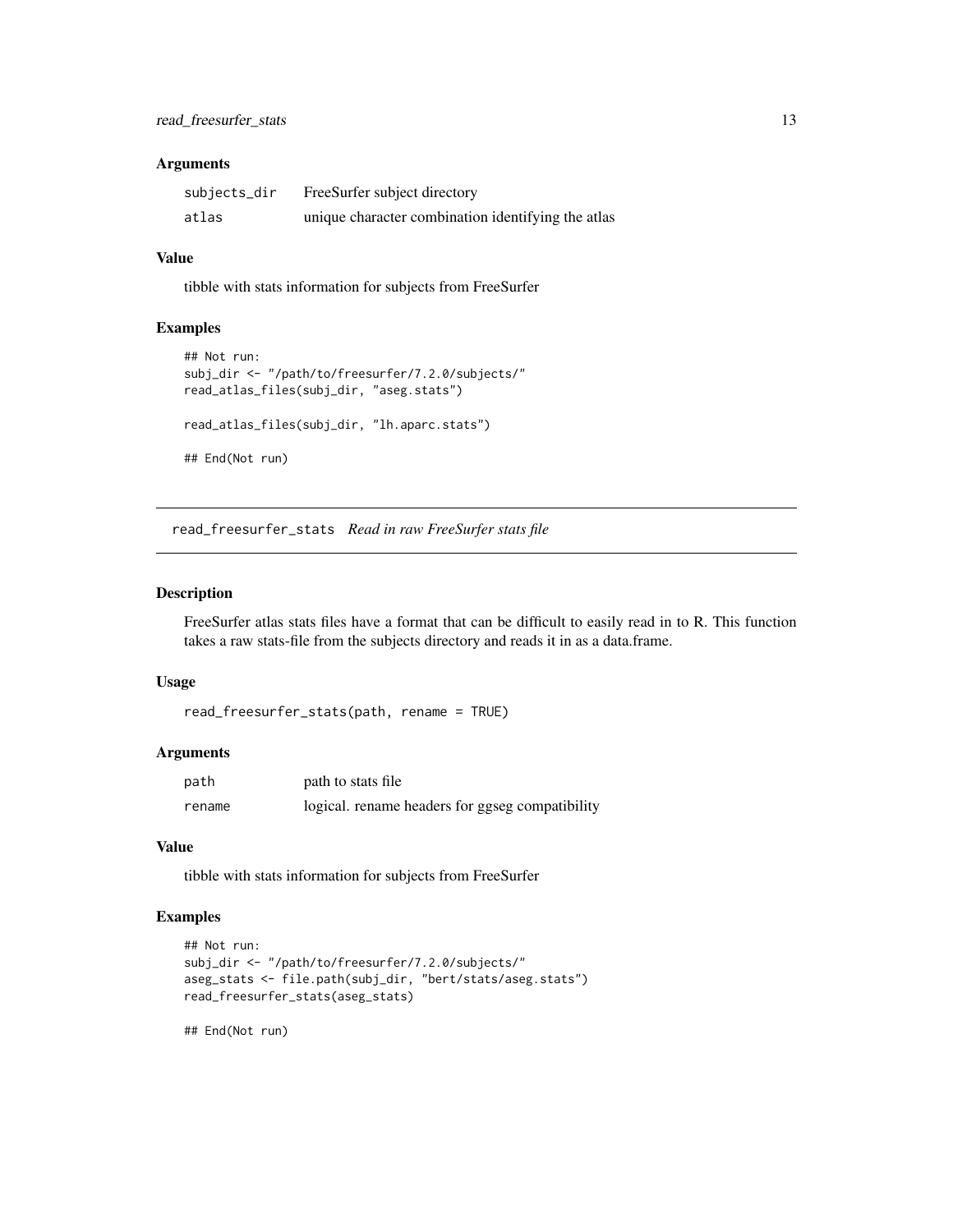<span id="page-13-0"></span>read\_freesurfer\_table *Read in stats table from FreeSurfer*

#### Description

FreeSurfer has functions to create tables from raw stats files. If you have data already merged using the aparcstats2table or asegstats2table from FreeSurfer, this function will read in the data and prepare it for ggseg.

#### Usage

read\_freesurfer\_table(path, measure = NULL, ...)

### Arguments

| path                    | path to the table file.             |
|-------------------------|-------------------------------------|
| measure                 | which measure is the table of       |
| $\cdot$ $\cdot$ $\cdot$ | additional arguments to read. table |

#### Value

tibble with stats information for subjects from FreeSurfer

### Examples

```
## Not run:
file_path <- "all_subj_aseg.txt"
read_freesurfer_table(file_path)
```
## End(Not run)

reposition\_brain *Reposition brain slices*

#### **Description**

Function for repositioning pre-joined atlas data (i.e. data and atlas already joined to a single data frame). This makes it possible for users to reposition the geometry data for the atlas for control over final plot layout. For even more detailed control over the positioning, the "hemi" and "side" columns should be converted into factors and ordered by wanted order of appearance.

### Usage

```
reposition_brain(data, position = "horizontal")
```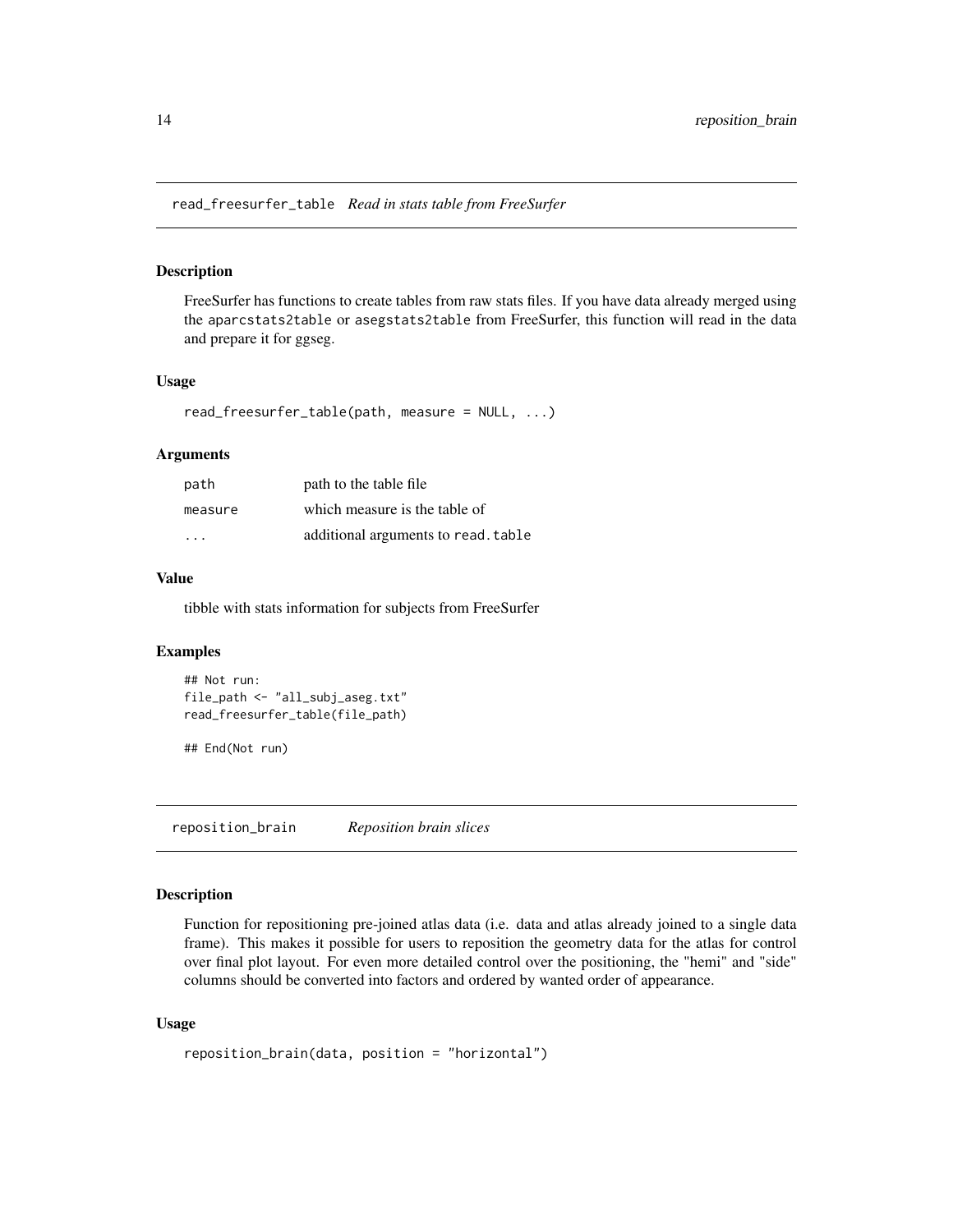### <span id="page-14-0"></span>scale\_brain 15

### Arguments

| data     | sf-data.frame of joined brain atlas and data |
|----------|----------------------------------------------|
| position | position formula for slices                  |

### Value

sf-data.frame with repositioned slices

### Examples

```
reposition_brain(dk, hemi ~ side)
reposition_brain(dk, side ~ hemi)
reposition_brain(dk, hemi + side ~ .)
reposition_brain(dk, . ~ hemi + side)
```
scale\_brain *Colour and fill scales from the ggseg atlases*

### Description

The 'brain' palette scales provides scales for the different atlases in the package. Colours are according to the colours used in the papers where the atlases where first introduced.

### Usage

```
scale_brain(
 name = "dk",na.value = "grey",
  ...,
 aesthetics = c("fill", "colour", "color")
)
scale_colour_brain(...)
scale_color_brain(...)
scale_fill_brain(...)
```

| name       | String name of atlas                                                     |
|------------|--------------------------------------------------------------------------|
| na.value   | String name or hex for the colour of NA entries                          |
| $\cdots$   | additional arguments to pass to brain_pal                                |
| aesthetics | String vector of which aesthetics to scale c("colour", "color", "fill"). |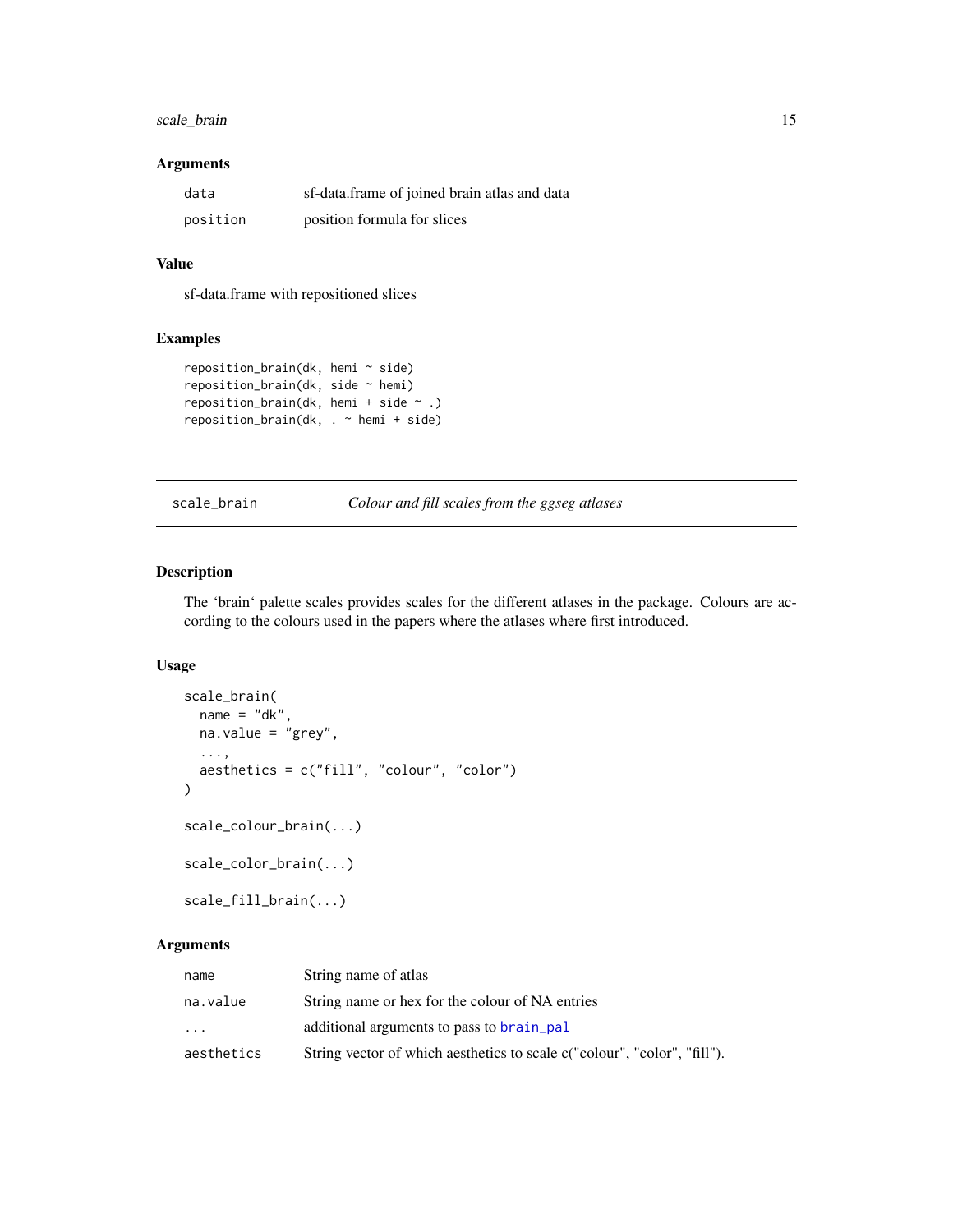<span id="page-15-0"></span>scaling function for altering colour of ggplot aesthetics

### Palettes

The following palettes are available for use with these scales:

ggseg - dk, aseg

ggsegExtra - tracula, jhu, yeo7, yeo17, glasser, chenAr, chenTh,

### Examples

```
scale_brain()
scale_colour_brain()
scale_fill_brain()
```
scale\_brain2 *Colour and fill scales from the ggseg atlases*

### Description

The 'brain' palette scales provides scales for the different atlases in the package. Colours are according to the colours used in the papers where the atlases where first introduced.

### Usage

```
scale_brain2(
 palette,
 na.value = "grey",
  ...,
  aesthetics = c("fill", "colour", "color")
\mathcal{E}scale_colour_brain2(...)
scale_color_brain2(...)
scale_fill_brain2(...)
```

| palette    | named character vector of regions and colours                            |
|------------|--------------------------------------------------------------------------|
| na.value   | String name or hex for the colour of NA entries                          |
| $\cdot$    | additional arguments to pass to brain_pal                                |
| aesthetics | String vector of which aesthetics to scale c("colour", "color", "fill"). |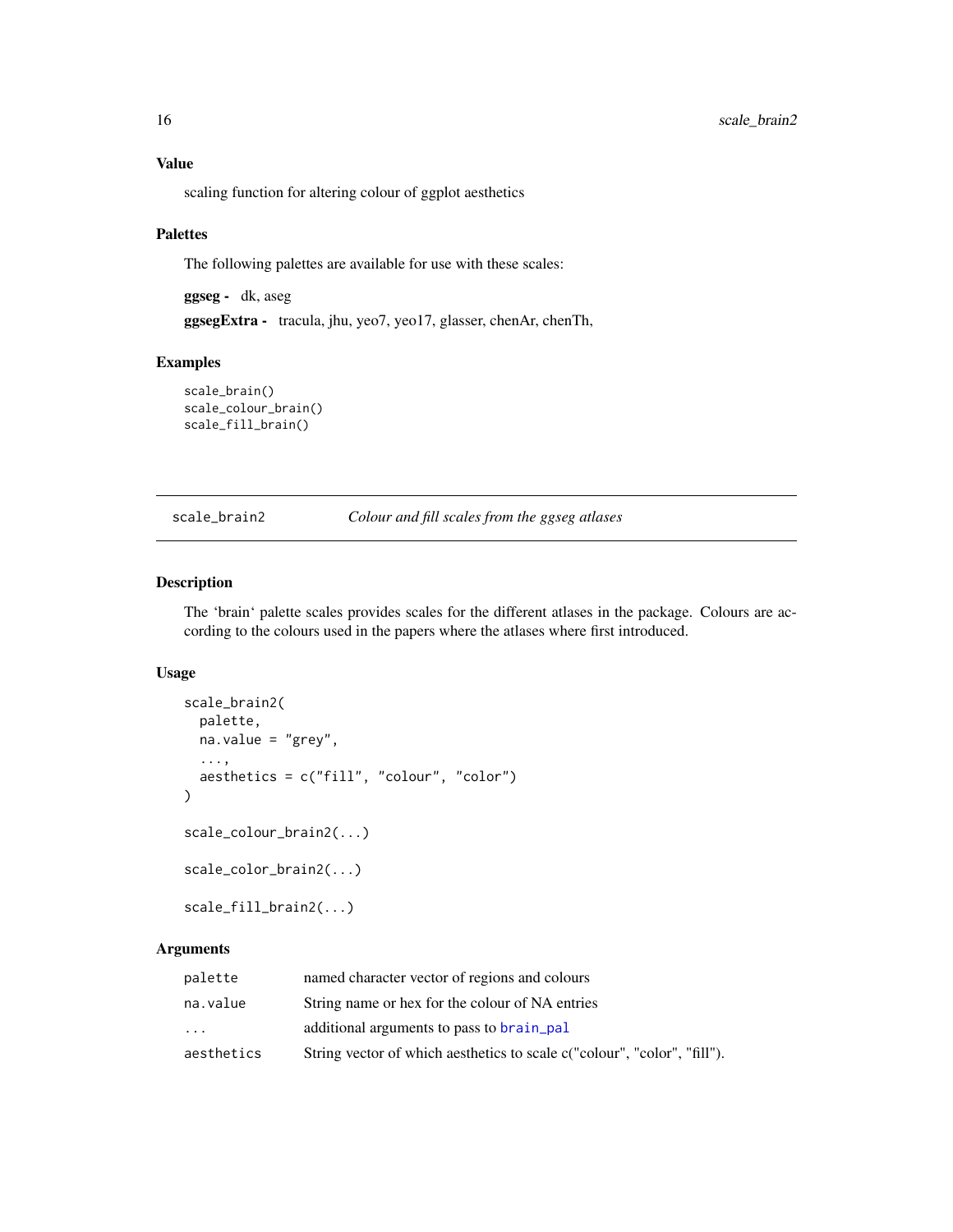<span id="page-16-0"></span>scaling function for altering colour of ggplot aesthetics

### Palettes

The following palettes are available for use with these scales:

ggseg - dk, aseg

ggsegExtra - tracula, jhu, yeo7, yeo17, glasser, chenAr, chenTh,

### Examples

```
scale_brain()
scale_colour_brain()
scale_fill_brain()
```
scale\_continous\_brain *Axis and label scales from the ggseg atlases*

### Description

The 'brain' axis and label scales provides scales for the different atlases in the package. These add axis labels and tick labels corresponding to the different atlases.

### Usage

```
scale_continous_brain(
  atlas = dk,
 position = "dispersed",
  aesthetics = c("y", "x")\lambdascale_x_brain(...)
scale_y_brain(...)
scale_labs_brain(atlas = dk, position = "dispersed", aesthetics = "labs")
```

| atlas      | data.frame containing the atlas                                 |
|------------|-----------------------------------------------------------------|
| position   | Character of either "dispersed" or "stacked".                   |
| aesthetics | String vector of which aesthetics to scale "x", "y", or "labs". |
| $\ddotsc$  | additional arguments to pass to adapt_scales                    |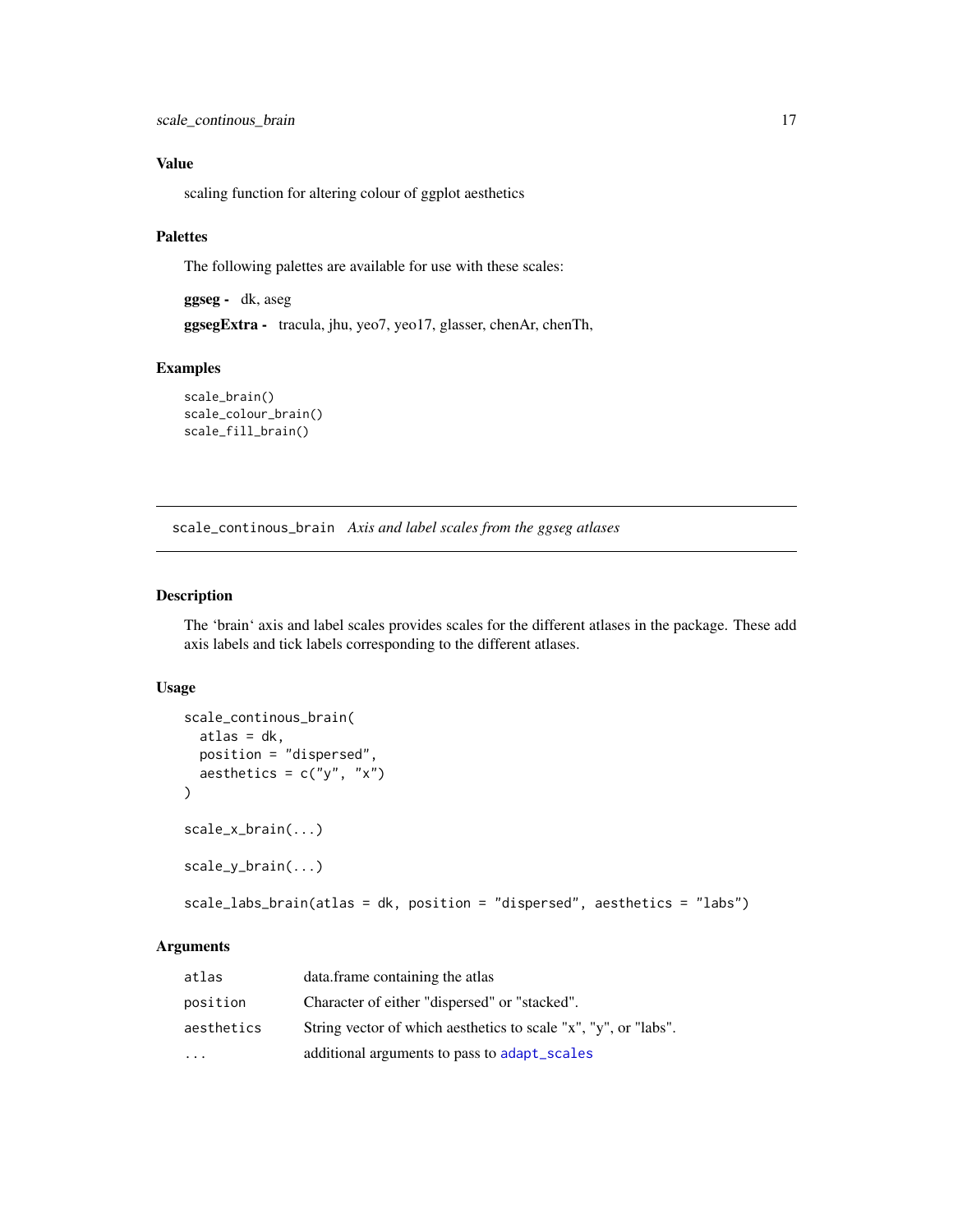a scaling function to alter continuous axes labels in ggplot2

#### Examples

```
## Not run:
scale_x_brain()
scale_y_brain()
scale_labs_brain()
```
## End(Not run)

theme\_brain *ggseg plot theme*

### Description

a set of themes created for the ggseg plots. Use theme() to tweak.

### Usage

```
theme_brain(text.size = 12, text.family = "mono")
theme_darkbrain(text.size = 12, text.family = "mono")
theme_custombrain(
 plot.background = "white",
  text.colour = "darkgrey",
  text.size = 12,text.family = "mono"
)
theme_brain2(
 plot.background = "white",
  text.colour = "darkgrey",
 text.size = 12,
  text.family = "mono"
\mathcal{L}
```

| text.size       | Specify size of plot text                                  |
|-----------------|------------------------------------------------------------|
| text.family     | Specify font family                                        |
| plot.background |                                                            |
|                 | Specify fill of plot background ('theme_custombrain' only) |
| text.colour     | Specify colour of plot text                                |

<span id="page-17-0"></span>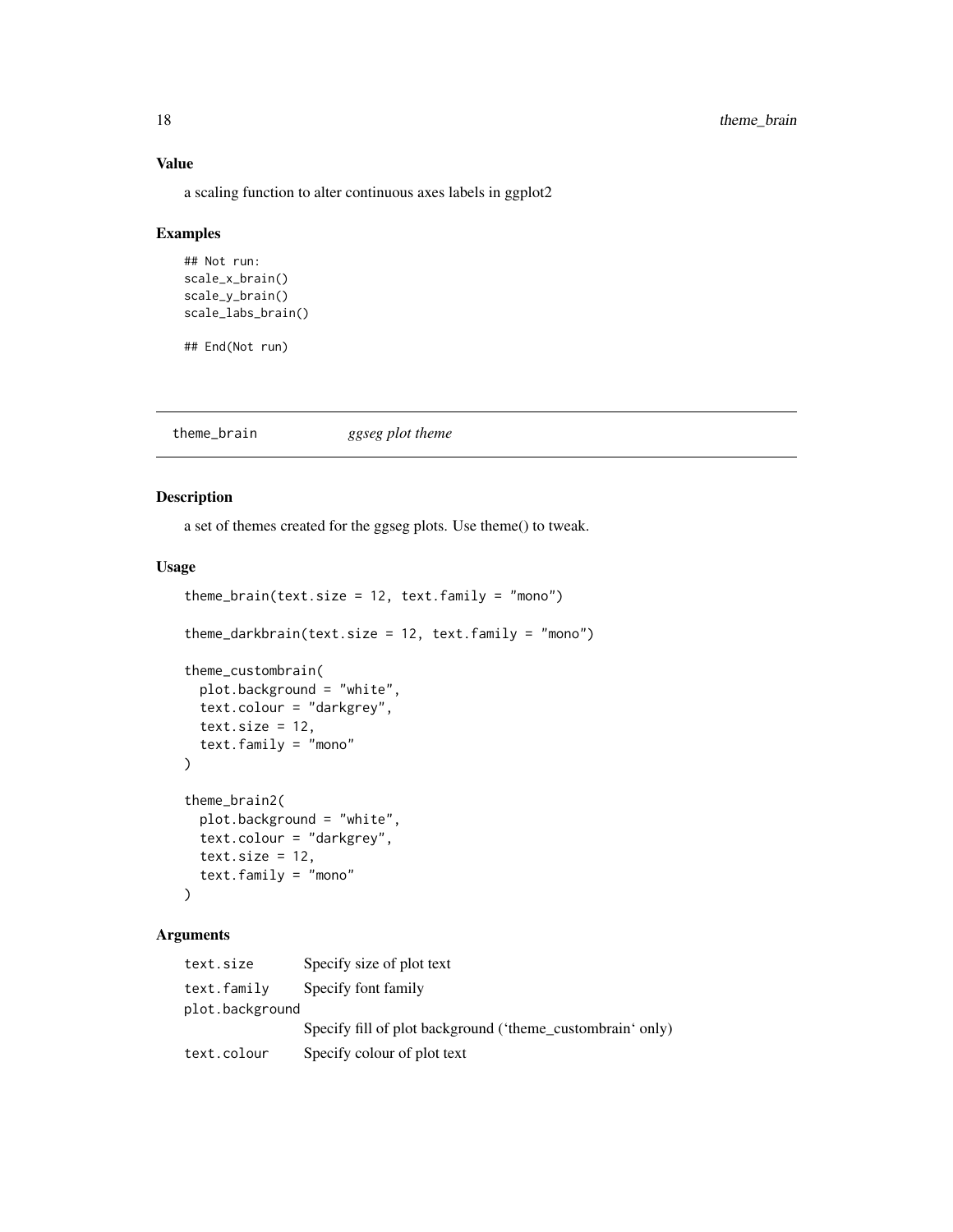### Details

'theme\_brain' Default theme for ggseg. Transparent background, no axis lines, and no grid. 'theme\_darkbrain' Dark equivalent to theme\_brain, with black background, and light text. 'theme\_custombrain' Theme for easy customisation of the brain themes.

### Value

function that alters the themeing of a ggplot object

### Author(s)

Athanasia Mo Mowinckel

### See Also

[ggplot()], [aes()], [geom\_polygon()], [coord\_fixed()] from the ggplot2 package

### Examples

```
library(ggplot2)
ggplot() +
  geom_brain(atlas = dk) +
  theme_brain()
```

```
geom\_brain(atlas = dk) +
theme_darkbrain()
```